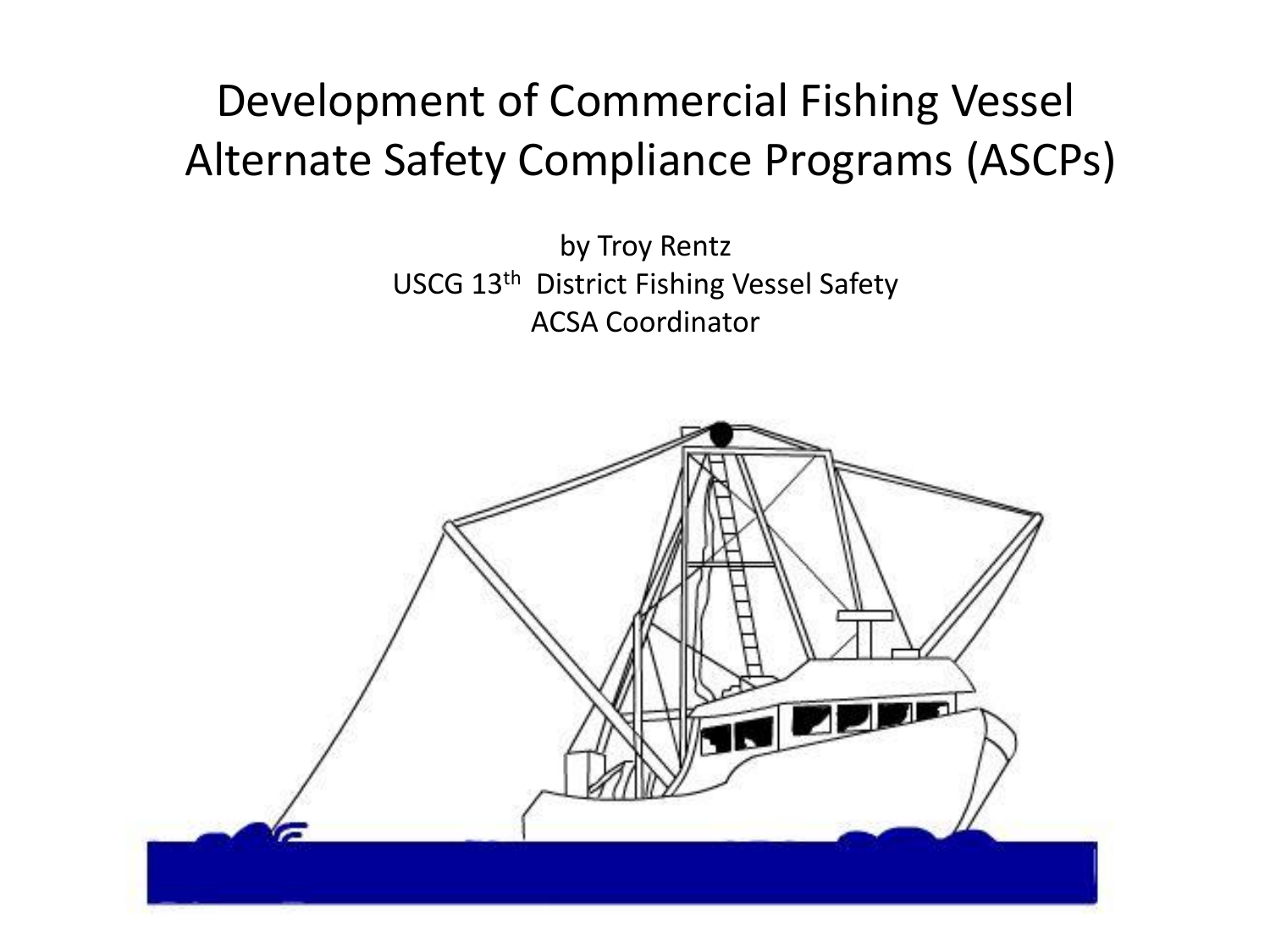The Coast Guard Authorization Act of 2010 requires the Coast Guard to develop, in cooperation with the commercial fishing industry, Alternate Safety Compliance (ASC) programs.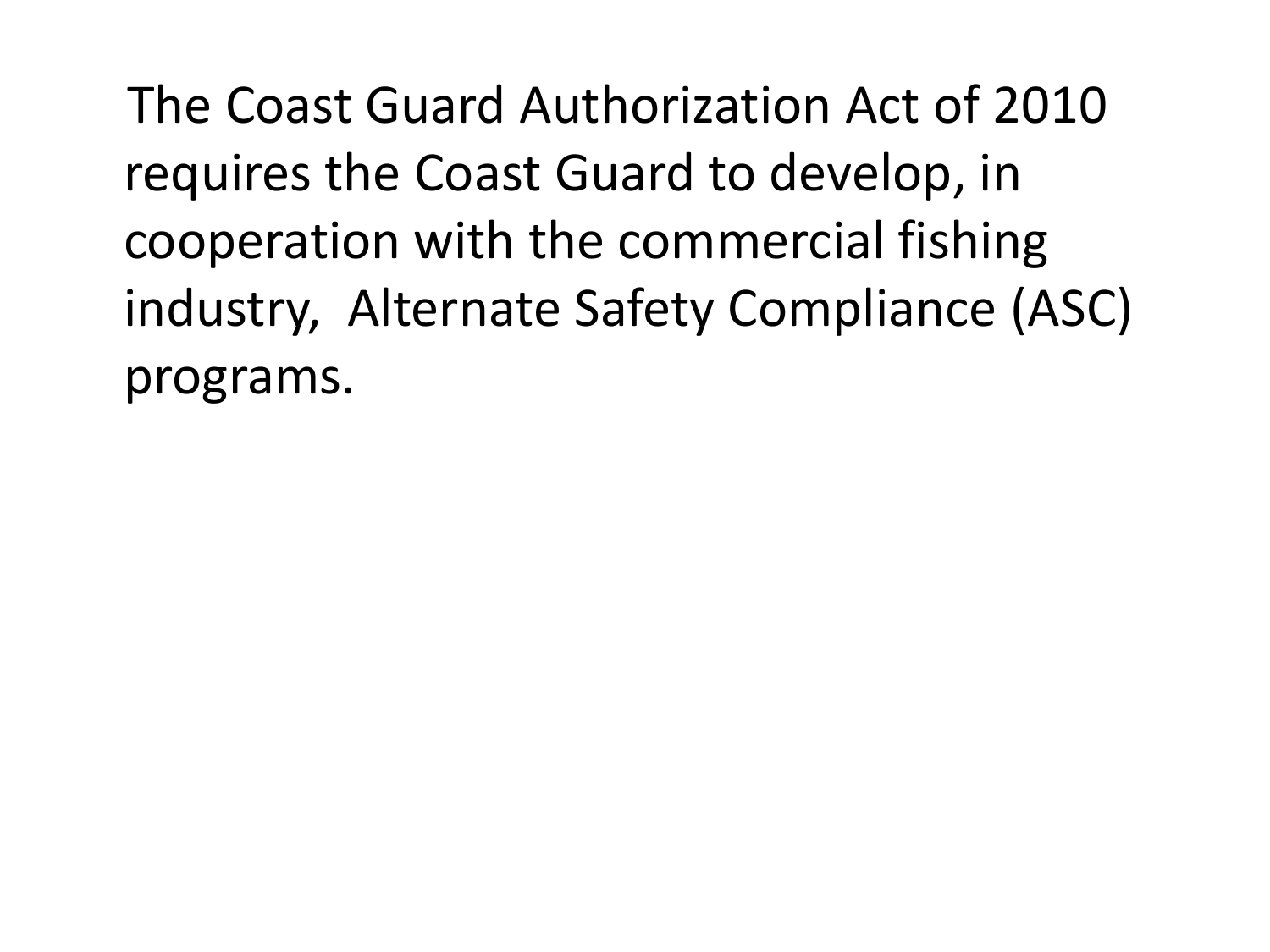# **Time-line**

ASCPs must be prescribed by the Coast Guard by January 1, 2017 and implemented by 2020 (2030 for companies with more than 30 vessels subject to ASC).

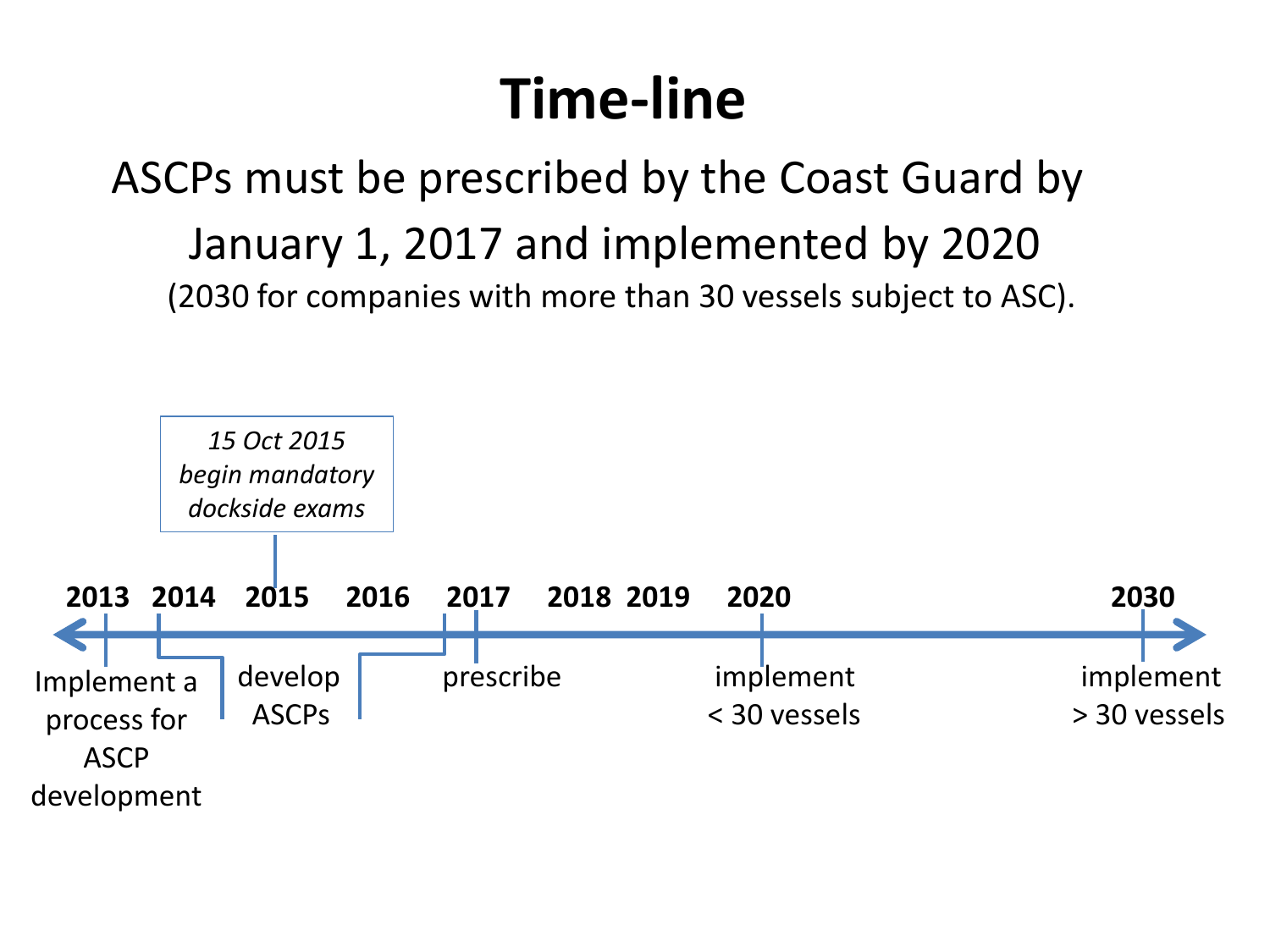#### **Which vessels need to enroll in Alternate Safety Compliance Programs?**

**1) 25 years of age or older in 2020** 

**2) at least 50 feet overall in length**



**Vessels meeting all 3 criteria will need to enroll**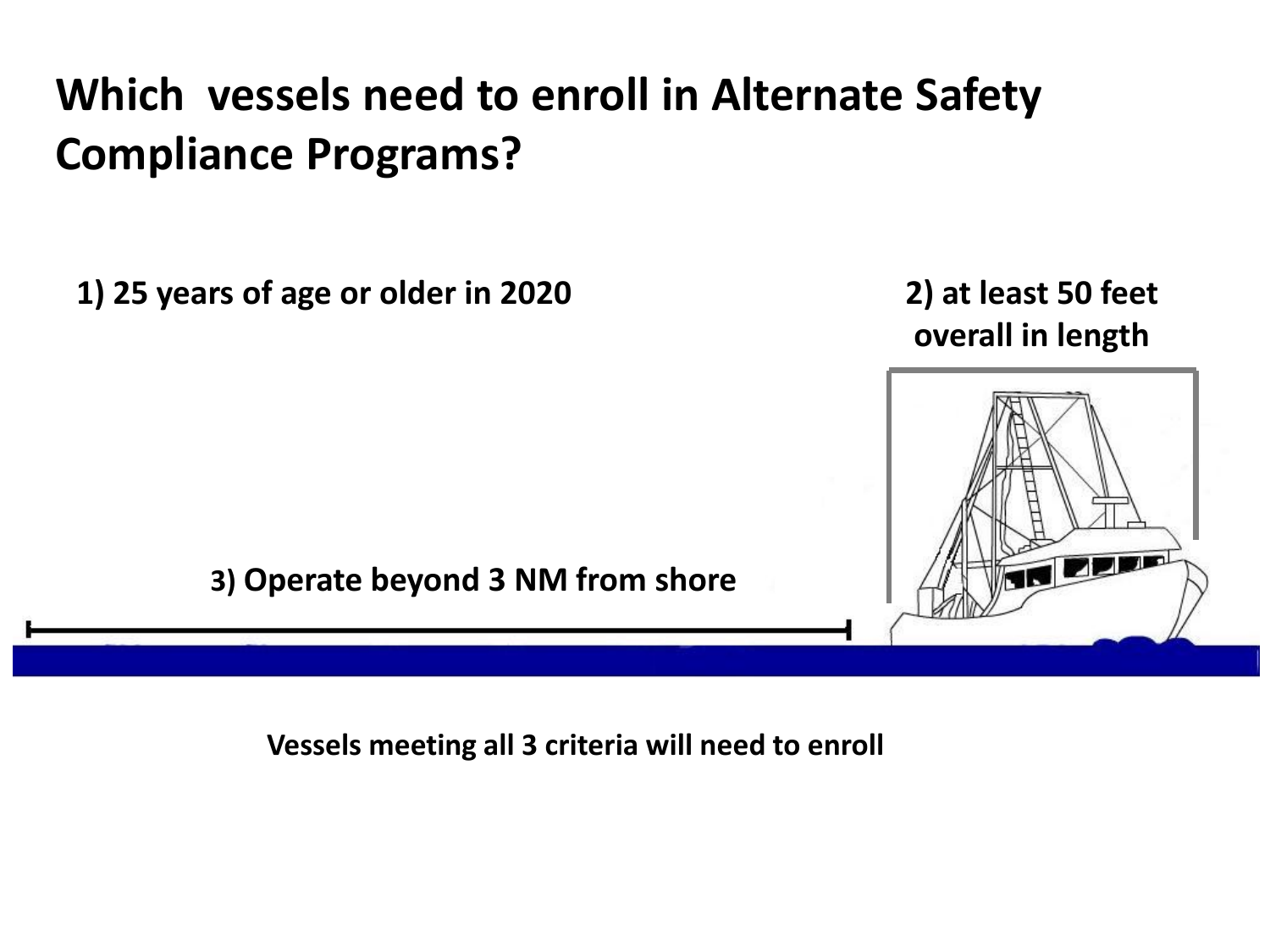#### **Safety compliance based on build date**

**vessels 50' or greater in length operating beyond 3 miles from shore that do not undergo major conversion**

| <b>Built</b>                                      | <b>Built</b>                                                                               | <b>Built</b>        |
|---------------------------------------------------|--------------------------------------------------------------------------------------------|---------------------|
| Before 1996                                       | 1996 - 30 Jun 2013                                                                         | 1 Jul 2013 or later |
| • Dockside Exam<br>• Enroll in ASC<br>Jan 1, 2020 | • Dockside Exam<br>• Enroll in ASC as vsl<br>reaches 25 years of<br>age, after Jan 1, 2020 |                     |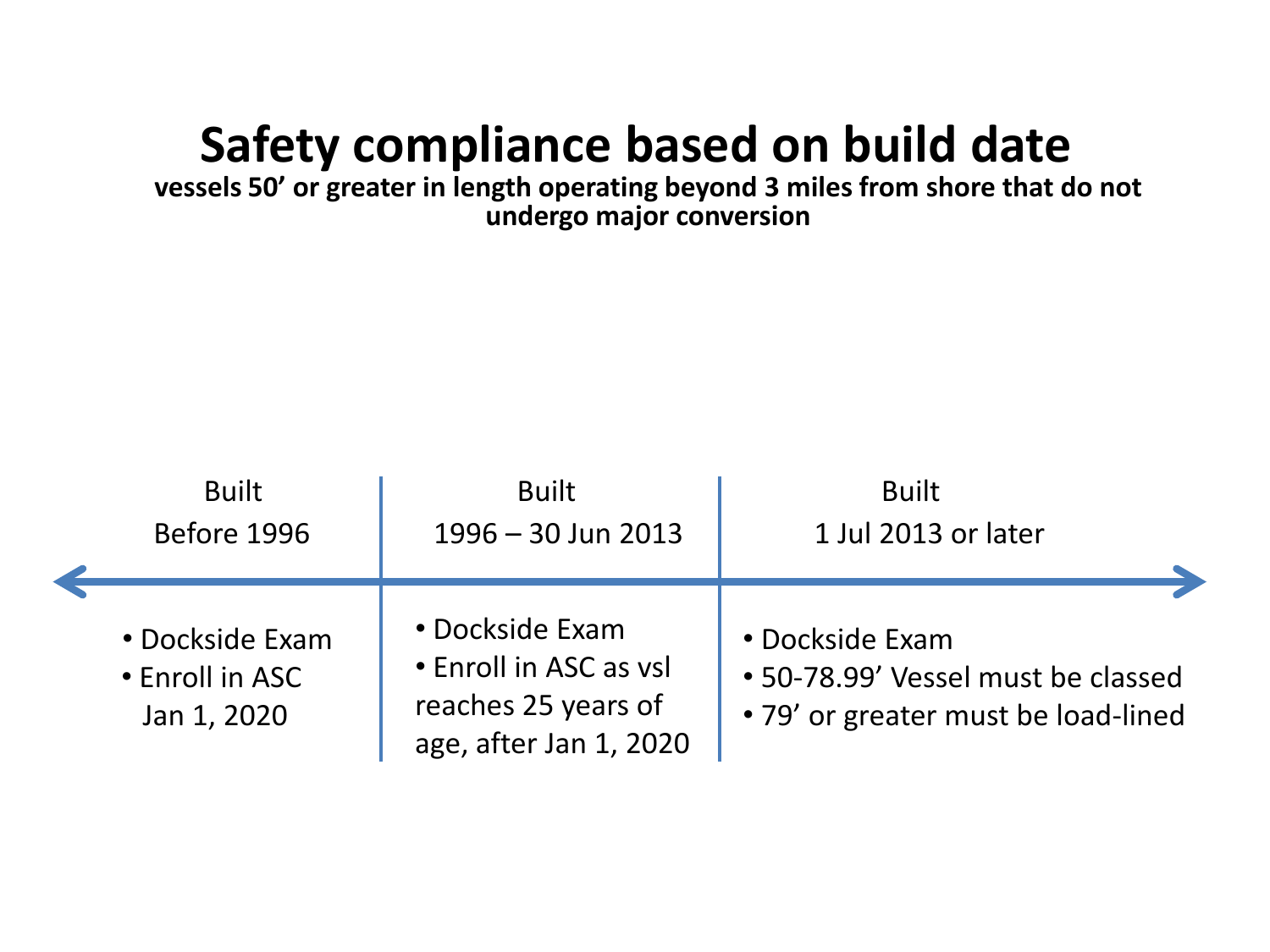#### **Major Conversion**

If built on or before July 1, 2013, and the vessel undergoes a change to the dimensions of or type of vessel .



50' or greater must enroll in an ASC program 79' or greater must also meet Alternate Load-line Compliance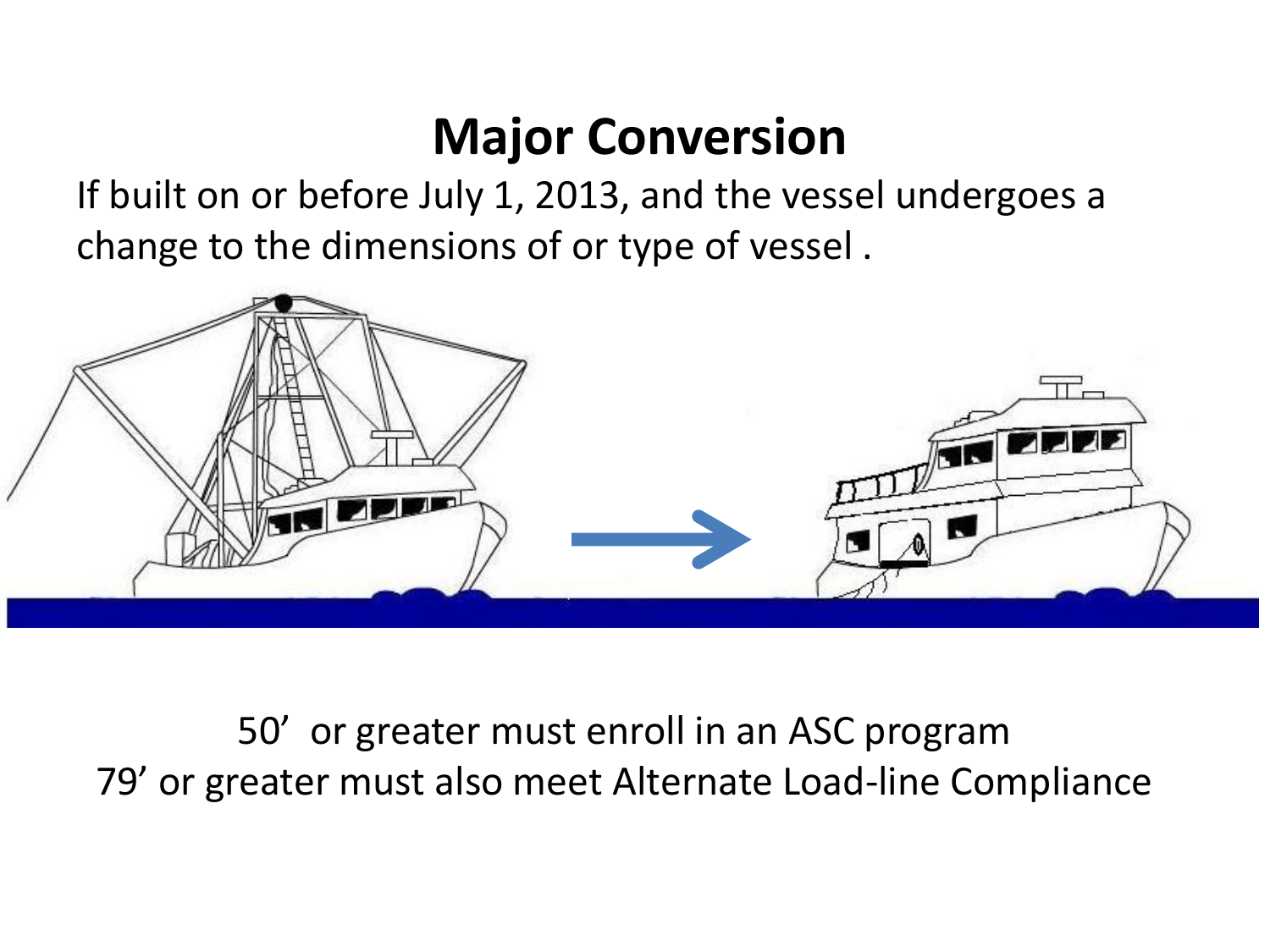### ASCPs will be developed for specific regions and fisheries.



Studies clearly show that operational risks widely vary between individual fleets. ASCs should implement risk based prevention measures specific to fisheries and geographic hazards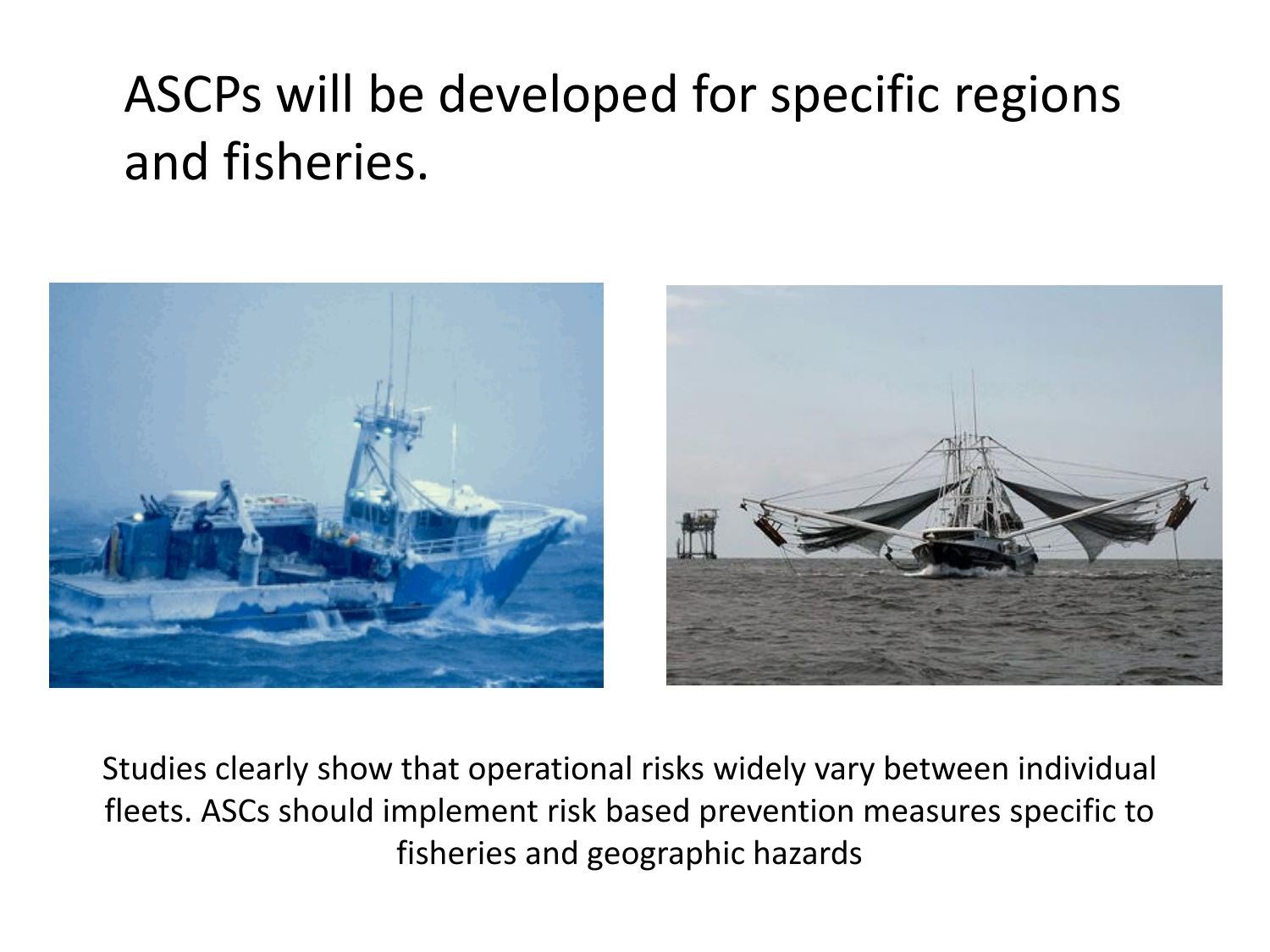# **Recommended objectives of ASCPs:**

- 1) Strive to achieve reasonable reductions in vessel losses, fatalities and serious injuries.
- 2) Tailor to reduce particular risks within a fleet and not simply adopt standards in effect for other programs.
- 3) Determine whether existing best practices if adopted fleet-wide are sufficient to meet ASC objectives.
- 4) Consider new technologies as a means to reduce risk *(GPIRBS, PLBs, MOB devices, bilge monitoring…).*
- 5) Consider geographic and marine infrastructure limitations.
- 6) Identify and dedicate resources to implementing and maintaining the program.
- 7) Consider economic impacts to the fishery and vessel owners.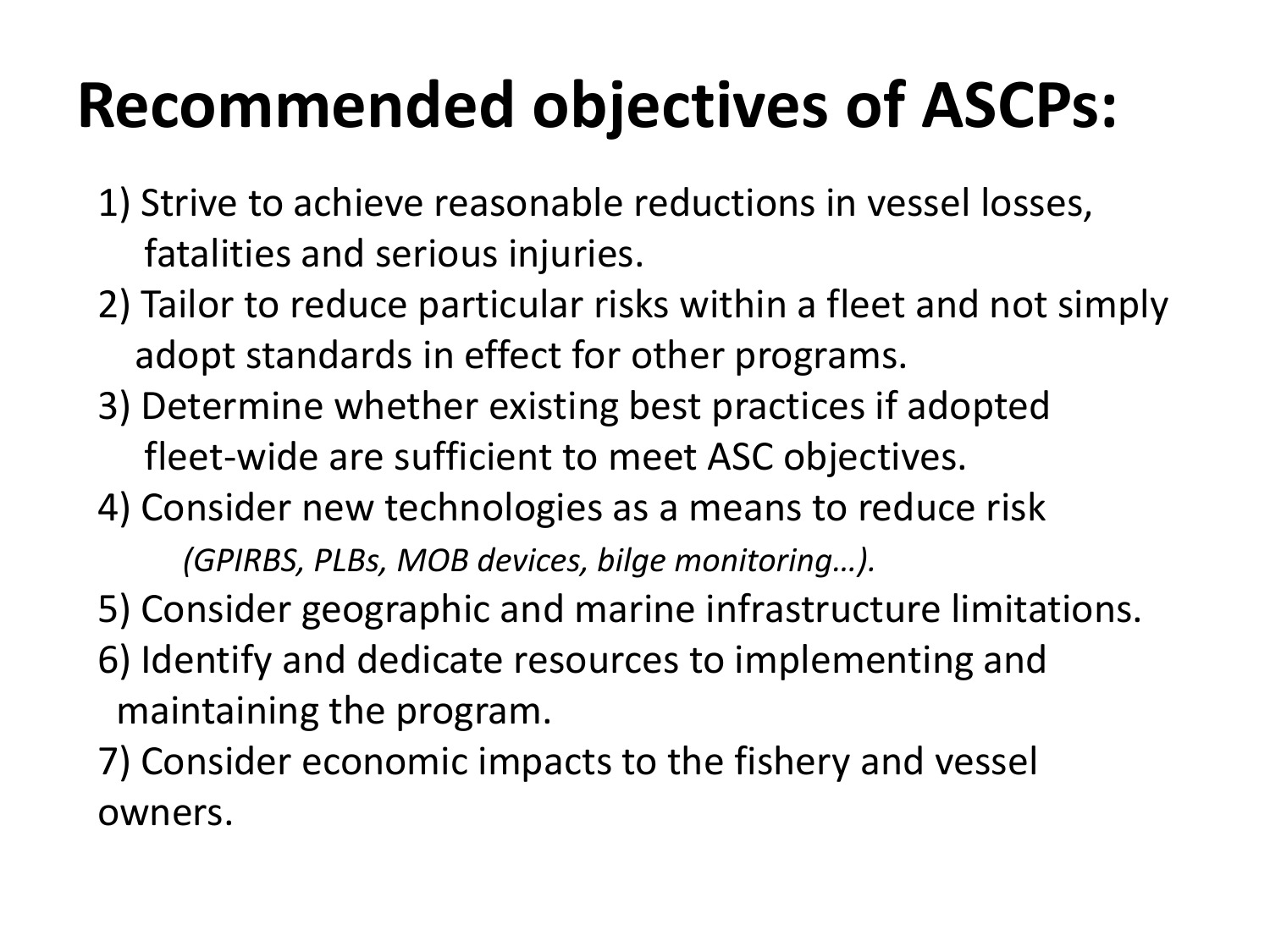## **Alternate Load-line Compliance** should also include:

- 1) Limits to which vessels may be loaded 2) Verification of stability
- 3) Integrity of the watertight envelope